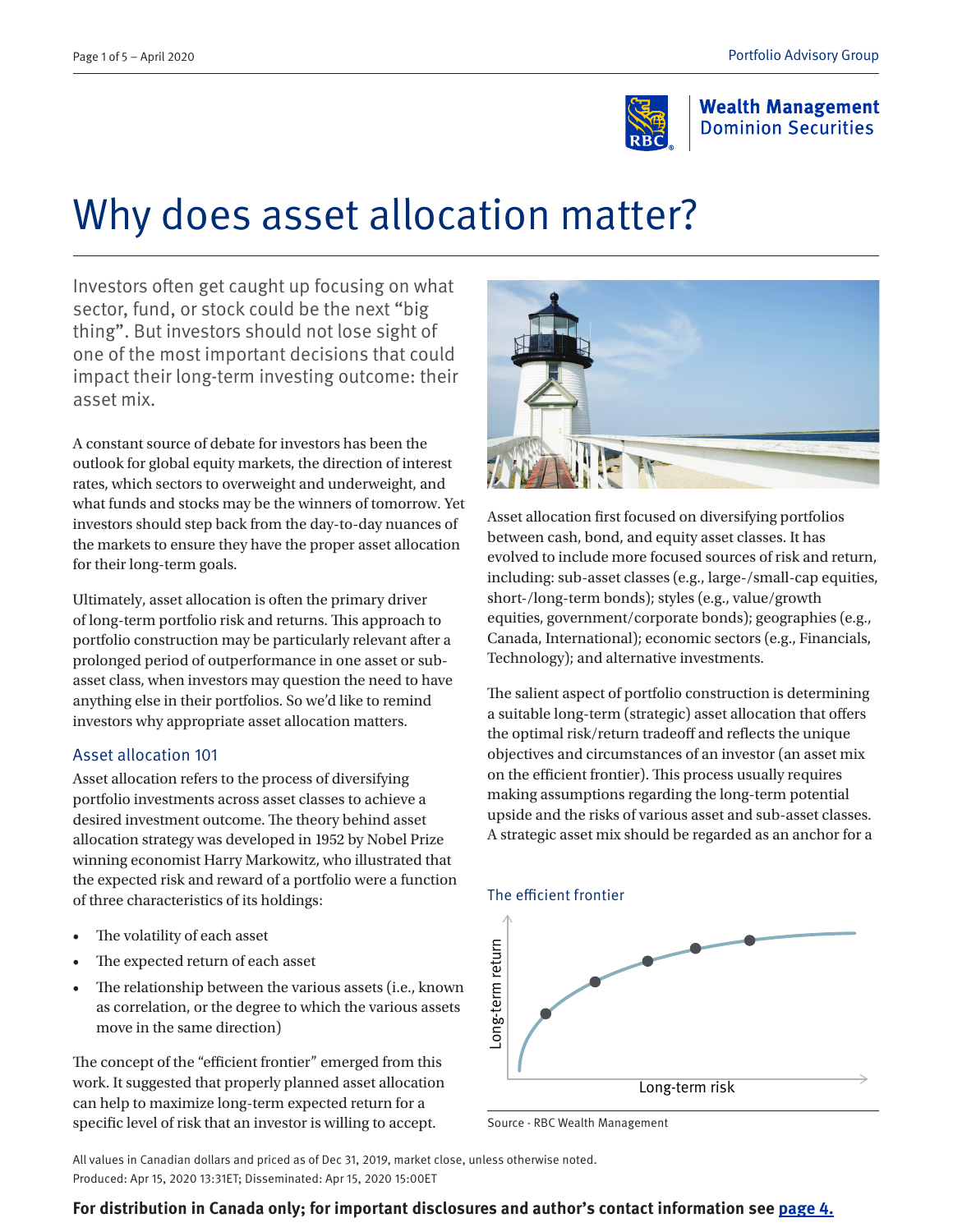portfolio, particularly throughout business and investment cycles marked by volatility and uncertainty.

#### Why it's so important

#### Minimizes portfolio volatility

A seminal study in 1986 by Gary Brinson, Randolph Hood, and Gilbert Beebower examined the behavior of a number of pension funds. Then in 1991, Brinson, Hood, and Brian Singer published a well-known update. Both studies concluded that asset allocation was the largest contributor to the variability of a portfolio's returns over time, representing, on average, over 90% of the variation in returns. While investors tend to focus on portfolio "returns", risk (as measured by volatility and drawdown, or the maximum loss in portfolio value from a historical highwater mark to a subsequent minimum) is often overlooked and needs to be addressed. This is illustrated by comparing the conservative and growth asset mixes at right.

#### Lowers downside risk

As noted in our discussion of volatility above, another common view of risk is degree of downside (i.e., portfolio decline). Here too, asset allocation is clearly one of the largest drivers of absolute downside. The chart below depicts two asset mix profiles over the past 29 years, a balanced domestic asset mix and an equity-only domestic asset mix, and illustrates how asset allocation can meaningfully reduce downside risk.

### Volatility comparison: Conservative vs. growth asset mix

Performance from 1/1/08–12/31/19

#### *Conservative asset mix*



#### *Growth asset mix*

| $\blacksquare$ Cash                  | 2%         |
|--------------------------------------|------------|
| $\blacksquare$ Canadian fixed income | 28%        |
| Global equity                        | 70%        |
| Annualized return                    | 6.83%      |
|                                      |            |
| Annualized volatility*               | 8.32%      |
| Maximum drawdown**                   | $-27.38\%$ |
|                                      |            |

Indexes representative of each asset class: Cash – FTSE TMX Canada 30 T-bill Index; Canadian Fixed Income – FTSE TMX Canada Universe Bond Index; Global Equity – MSCI All Country World Net Index. Calculations are based on blended monthly asset class returns, with monthly rebalancing.

\*Measured by standard deviation; a measurement of the variance of portfolio returns from its average.

\*\*Maximum drawdown is the peak-to-trough decline of an investment during a specific period.

Source - FactSet; returns in CAD



#### Drawdown comparison: Balanced vs. aggressive growth asset mix

Source - RBC Dominion Securities Asset Mix Illustrator Tool: Canadian Domestic Balanced and Canadian Aggressive Growth Profiles; returns in CAD ^See page 4 for full disclosure details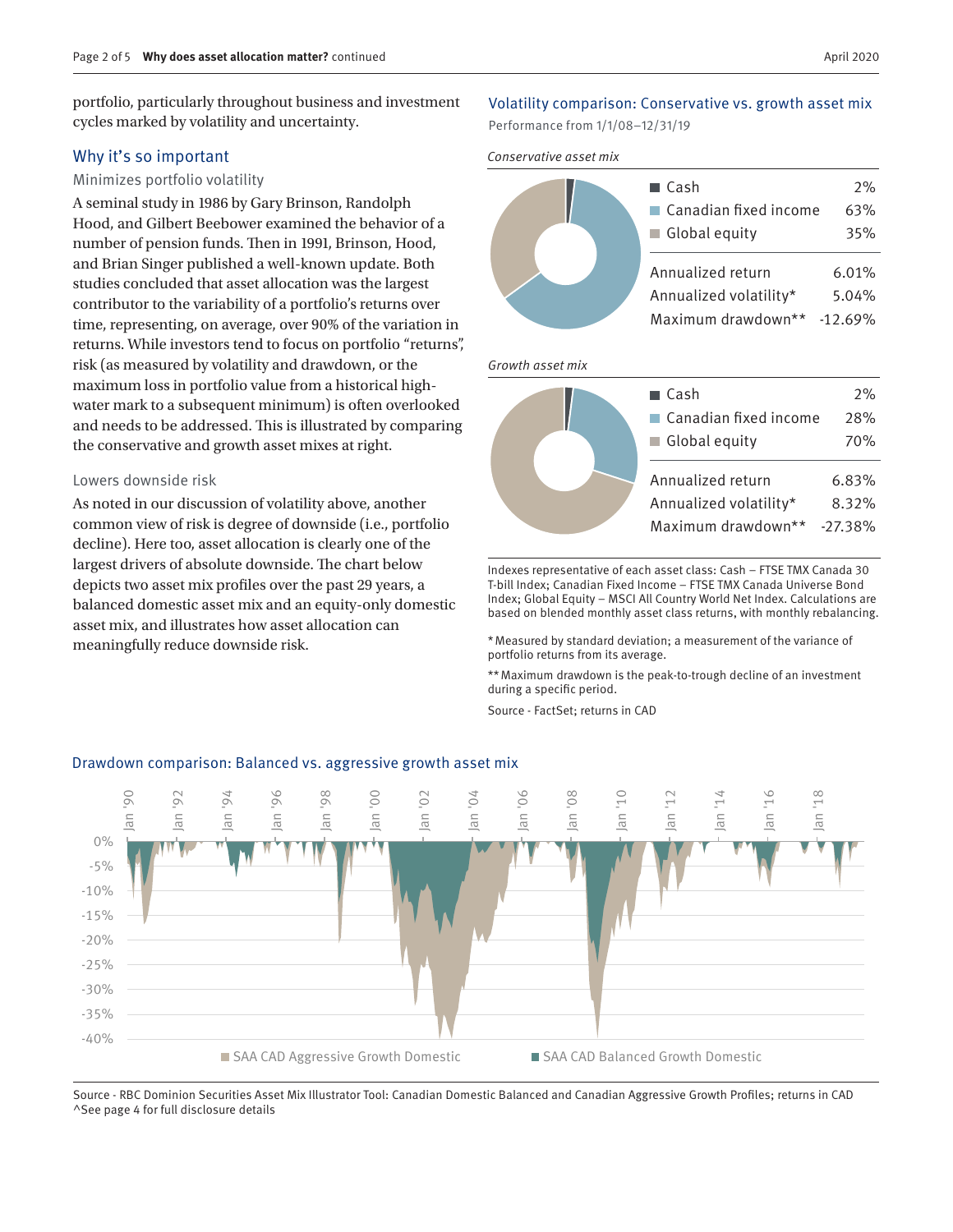#### Drives performance

Studies have explored asset allocation's relationship to overall portfolio returns. In 2000, economists Roger Ibbotson and Paul Kaplan analyzed the returns of 94 U.S. balanced funds and pension funds to determine how portfolios' strategic asset allocation weights contributed to the actual return of each investment. They concluded that strategic asset allocation is critical to portfolio performance—*on average, across funds in the study, nearly 100% of long-term returns were driven by asset allocation*.

It is worth noting that the study focused on the average result across all funds in the analysis—some funds outperformed their strategic benchmark, others did not. The study did not draw a conclusion about active management, noting that an investor who has the ability to select superior managers before committing funds can earn above-average returns.

#### It all comes down to diversification

The primary way asset allocation helps to reduce volatility and manage downside is through efficient diversification, in our view. Asset class and sub-asset class returns are unpredictable and move in and out of favour over time. As the chart below shows, these changes can happen from one

#### Equity/fixed income returns during market stress

| Period of<br>market stress               | <b>Broad Canadian</b><br>equity market<br>return*<br>(cumulative) | <b>Broad Canadian</b><br>fixed income<br>market return**<br>(annualized) |
|------------------------------------------|-------------------------------------------------------------------|--------------------------------------------------------------------------|
| Credit crisis:<br>June 2008-March 2009   | $-38.93%$                                                         | 5.65%                                                                    |
| Tech wreck:<br>July 2001-Dec. 2002       | $-12.27%$                                                         | 16.24%                                                                   |
| Financial crisis:<br>July 1981-July 1982 | $-36.98%$                                                         | 15.26%                                                                   |

\* Represented by S&P/TSX Composite (CAD-denominated) \*\* Represented by FTSE/TMX Universe Bond Index (CAD-denominated) Source - FactSet

year to the next, or can occur after a more prolonged period of asset class outperformance or underperformance. This latter point can be particularly relevant during strong bull markets, where some asset classes may sustain outperformance for extended periods, leading some investors to question the need for proper diversification and asset allocation. The need often becomes apparent after a market correction or more painful bear market, when the risk has already been realized

#### Market cycles quilt

|                          | 2008                                         | 2009                                       | 2010                                      | 2011                                       | 2012                                       | 2013                                       | 2014                                       | 2015                                       | 2016                                       | 2017                                      | 2018                                       | 2019                                      |
|--------------------------|----------------------------------------------|--------------------------------------------|-------------------------------------------|--------------------------------------------|--------------------------------------------|--------------------------------------------|--------------------------------------------|--------------------------------------------|--------------------------------------------|-------------------------------------------|--------------------------------------------|-------------------------------------------|
| Better<br>Annual returns | Emerging<br>Mkt. Bonds<br>10.03%             | Emerging<br>Mkt. Stocks<br>51.59%          | Canadian<br><b>Stocks</b><br>17.61%       | Canadian<br>Govt. Bonds<br>10.2%           | Emerging<br>Mkt. Stocks<br>15.61%          | U.S. Stocks<br>41.27%                      | U.S. Stocks<br>23.93%                      | U.S. Stocks<br>21.59%                      | Canadian<br><b>Stocks</b><br>21.08%        | Emerging<br>Mkt. Stocks<br>28.26%         | U.S. High-<br><b>Yield Bonds</b><br>6.74%  | U.S. Stocks<br>24.84%                     |
|                          | Canadian<br>Govt. Bonds<br>9.03%             | Canadian<br><b>Stocks</b><br>35.05%        | Emerging<br>Mkt. Stocks<br>12.67%         | Emerging<br>Mkt. Bonds<br>10.00%           | Emerging<br>Mkt. Bonds<br>14.84%           | International<br><b>Stocks</b><br>31.02%   | Emerging<br>Mkt. Bonds<br>17.11%           | Emerging<br>Mkt. Bonds<br>21.35%           | U.S. High-<br><b>Yield Bonds</b><br>13.08% | International<br><b>Stocks</b><br>16.82%  | Emerging<br>Mkt. Bonds<br>5.13%            | Canadian<br><b>Stocks</b><br>22.88%       |
|                          | <b>Global Bonds</b><br>5.73%                 | U.S. High-<br><b>Yield Bonds</b><br>34.35% | U.S. High-<br><b>Yield Bonds</b><br>9.12% | Canadian<br>Corp. Bonds<br>8.24%           | International<br><b>Stocks</b><br>14.72%   | U.S. High-<br><b>Yield Bonds</b><br>14.65% | U.S. High-<br><b>Yield Bonds</b><br>11.68% | International<br><b>Stocks</b><br>18.95%   | U.S. Stocks<br>8.09%                       | U.S. Stocks<br>13.83%                     | U.S. Stocks<br>4.23%                       | International<br><b>Stocks</b><br>15.85%  |
|                          | Cash<br>2.56%                                | Canadian<br>Corp. Bonds<br>16.26%          | U.S. Stocks<br>9.06%                      | U.S. High-<br><b>Yield Bonds</b><br>7.58%  | U.S. Stocks<br>13.44%                      | Canadian<br><b>Stocks</b><br>12.99%        | Canadian<br><b>Stocks</b><br>10.55%        | U.S. High-<br><b>Yield Bonds</b><br>14.57% | Emerging<br>Mkt. Stocks<br>7.34%           | Canadian<br><b>Stocks</b><br>9.1%         | Canadian<br>Govt. Bonds<br>1.53%           | Emerging<br>Mkt. Stocks<br>12.43%         |
|                          | Canadian<br>Corp. Bonds<br>0.23%             | International<br><b>Stocks</b><br>11.91%   | Canadian<br>Corp. Bonds<br>7.34%          | <b>Global Bonds</b><br>6.33%               | U.S. High-<br><b>Yield Bonds</b><br>13.25% | Emerging<br>Mkt. Stocks<br>3.93%           | Canadian<br>Govt. Bonds<br>9.29%           | Canadian<br>Govt. Bonds<br>3.84%           | Emerging<br>Mkt. Bonds<br>6.34%            | Canadian<br>Corp. Bonds<br>3.38%          | Cash<br>1.3%                               | Emerging<br>Mkt. Bonds<br>9.22%           |
|                          | U.S. High-<br><b>Yield Bonds</b><br>$-7.63%$ | Emerging<br>Mkt. Bonds<br>10.24%           | Canadian<br>Govt. Bonds<br>6.51%          | U.S. Stocks<br>4.64%                       | Canadian<br><b>Stocks</b><br>7.19%         | Emerging<br>Mkt. Bonds<br>1.11%            | <b>Global Bonds</b><br>8.59%               | Canadian<br>Corp. Bonds<br>2.71%           | Canadian<br>Corp. Bonds<br>3.73%           | Emerging<br>Mkt. Bonds<br>3.01%           | Canadian<br>Corp. Bonds<br>1.1%            | U.S. High-<br><b>Yield Bonds</b><br>8.54% |
| Worse                    | U.S. Stocks<br>$-21.20%$                     | U.S. Stocks<br>7.40%                       | Emerging<br>Mkt. Bonds<br>6.38%           | Cash<br>0.90%                              | <b>Global Bonds</b><br>6.55                | Cash<br>0.96%                              | Canadian<br>Corp. Bonds<br>7.59%           | Emerging<br>Mkt. Stocks<br>2.04%           | <b>Global Bonds Global Bonds</b><br>3.73%  | 2.60%                                     | <b>Global Bonds</b><br>1.06%               | Canadian<br>Corp. Bonds<br>8.05%          |
|                          | International<br><b>Stocks</b><br>$-29.18%$  | Global Bonds Global Bonds<br>5.04%         | 5.04%                                     | Canadian<br><b>Stocks</b><br>$-8.71%$      | Canadian<br>Corp. Bonds<br>6.22%           | Canadian<br>Corp. Bonds<br>0.84%           | Emerging<br>Mkt. Stocks<br>6.63%           | <b>Global Bonds</b><br>1.61%               | Canadian<br>Govt. Bonds<br>0.9%            | Canadian<br>Govt. Bonds<br>2.18%          | International<br><b>Stocks</b><br>$-6.03%$ | <b>Global Bonds</b><br>7.43%              |
|                          | Canadian<br><b>Stocks</b><br>$-33.00%$       | Canadian<br>Govt. Bonds<br>1.57%           | International<br><b>Stocks</b><br>2.13%   | International<br><b>Stocks</b><br>$-9.97%$ | Canadian<br>Govt. Bonds<br>2.65%           | <b>Global Bonds</b><br>0.62%               | International<br><b>Stocks</b><br>3.67%    | Cash<br>0.56%                              | Cash<br>0.47%                              | Cash<br>0.63%                             | Emerging<br>Mkt. Stocks<br>$-6.87%$        | Canadian<br>Govt. Bonds<br>6.42%          |
|                          | Emerging<br>Mkt. Stocks<br>$-41.62%$         | Cash<br>0.36%                              | Cash<br>0.43%                             | Emerging<br>Mkt. Stocks<br>$-16.40%$       | Cash<br>0.91%                              | Canadian<br>Govt. Bonds<br>$-2.00%$        | Cash<br>0.89%                              | Canadian<br><b>Stocks</b><br>$-8.32%$      | International<br><b>Stocks</b><br>$-2.49%$ | U.S. High-<br><b>Yield Bonds</b><br>0.44% | Canadian<br><b>Stocks</b><br>$-8.89%$      | Cash<br>1.68%                             |

Source - FactSet; returns in CAD; ^^see page 4 for full disclosure of benchmarks included in this chart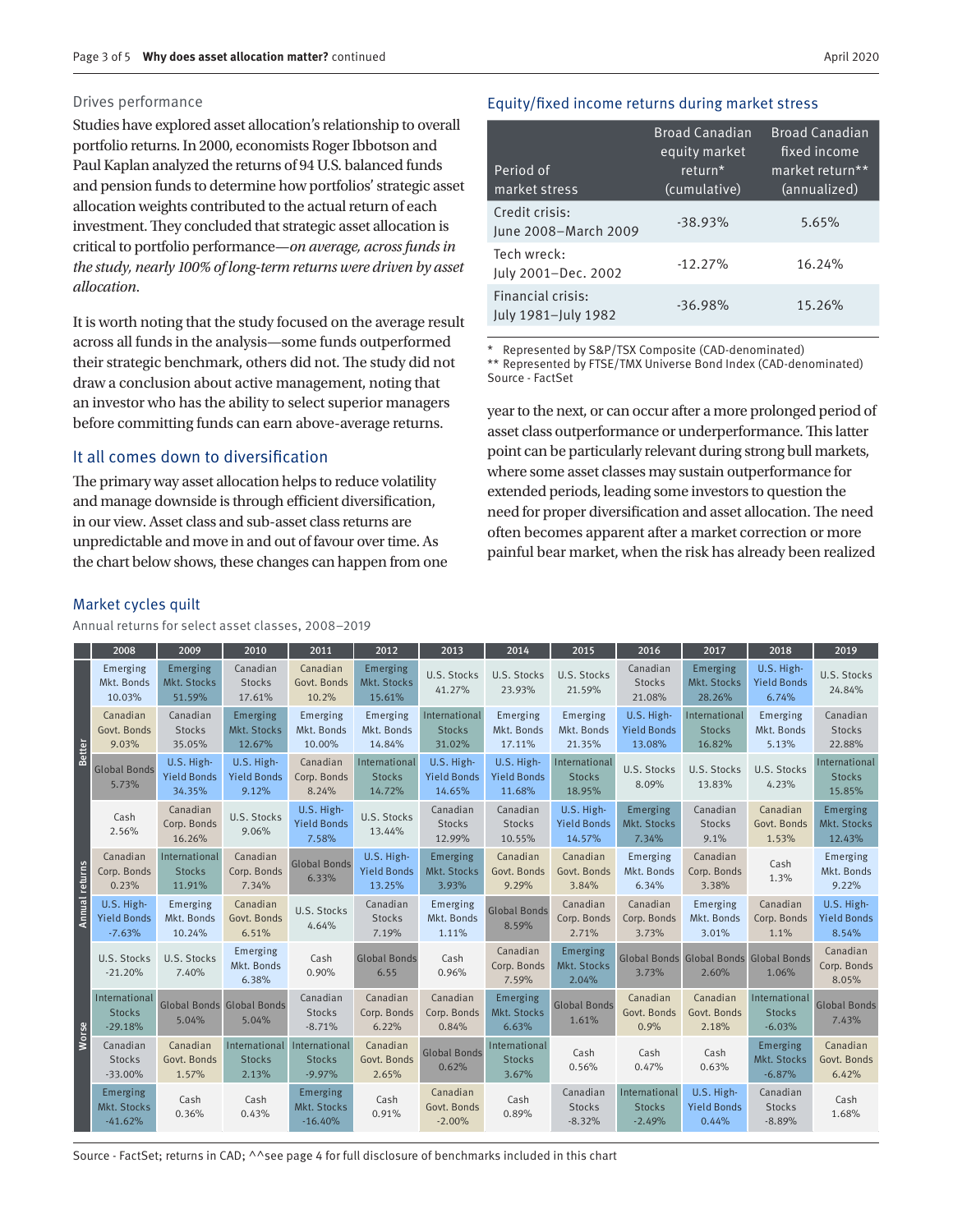<span id="page-3-0"></span>and it may be too late to rebalance and/or plan for proper diversification and/or asset allocation.

Some asset classes have demonstrated the tendency to move in the opposite direction from other asset classes (i.e., exhibited low correlation), particularly during bear markets or periods of market stress (see table above). As a result, a portfolio that is diversified and has holdings with varying degrees of correlation can potentially enhance its risk-return outcome and smooth out its returns over time.

#### Mix it up

Investors often get caught up focusing on what sector, fund, or stock could be the next "big thing". That is understandable in a world where we are bombarded with information. Nevertheless, investors should not lose sight of one of the most important decisions that could impact their long-term investing outcome: their asset mix. Through efficient diversification amongst asset and sub-asset classes that have varying degrees of correlation, investors can tailor their portfolios to meet their desired outcome, both from a risk and return perspective.

## Disclosures and disclaimers

#### **Author**

Brent Hubbs, CFA Senior Portfolio Consultant brent.hubbs@rbc.com; RBC Dominion Securities Inc.

#### **Performance and benchmarks**

^ The following information is associated with the "Drawdown comparison" chart at the bottom of page 2:

The hypothetical performance for each model is based on the returns of indexes. Indexes are unmanaged and used as a broad measure of market performance. It is not possible to invest directly into an index.

The Canadian Domestic Balanced Model is made up of 2% Cash, 11% Canadian Government Fixed Income, 16% Canadian Corporate Investment-Grade Fixed Income, 5% Global Fixed Income, 3% Preferred Shares, 4% Corporate High-Yield Fixed Income, 4% Emerging Markets Fixed Income, 33% Canadian Equities, 12% U.S. Equities, 6% International (EAFE) Equities, 4% Emerging Markets Equities.

The Canadian Aggressive Growth Model is 2% Cash, 58% Canadian Equities, 22% U.S. Equities, 11% International (EAFE) Equities, 7% Emerging Markets Equities.

The following indexes have been used for each asset class: CAD Cash – FTSE TMX Canada 30 Day TBill Index; Government Fixed Income – 50% FTSE TMX Canada Mid Term Government Bond Index and 50% FTSE TMX Canada Short Term Government Bond Index; Corporate Fixed Income – 50% FTSE TMX Canada Mid Term Corporate Bond Index and 50% FTSE TMX Canada Short Term Corporate Bond Index; Global

(CAD Hedged) – Bloomberg Barclays Global-Aggregate Total Return Index Value (CAD Hedged); US Corporate High Yield Fixed Income – Barclays US Aggregate Credit High Yield (CAD Hedged); Emerging Markets Fixed Income – JPM EMBI Global Diversified (CAD Hedged); Canadian Equities – S&P/TSX Composite Total Return Gross Return; US Large Cap Equities – S&P 500 Total Return; International Equities – MSCI EAFE (Net); Emerging Markets Equities – MSCI Emerging Markets (Net).

Prior to August 2015, which is the first month when all indexes became available, the following re-weighting methodology is used: Prior to January 2015: Emerging Markets Fixed Income is reallocated to JPM EMBI Global Diversified. Prior to Feb 2007: US Corporate High Yield Fixed income is reallocated to Bloomberg Barclays US Aggregate Credit (1983) – High Yield. Prior to August 2002: Canadian Preferred is reallocated to FTSE TMX Corporates blend (50% Short and 50% Mid). Prior to January 2001: Emerging Markets Equities Net are reassigned to MSCI Emerging Markets Gross Return. Prior to March 1999: Global Fixed are reassigned to Bloomberg Barclays Global Aggregate (Unhedged USD). Prior to January 1994 the Emerging Markets Fixed Incomes reassigned to Bloomberg Barclays Global Aggregate (Unhedged USD).

^^ The benchmarks in the following paragraph are associated with the "Market cycles quilt" at the bottom of page 3:

The following indexes have been used for each asset class represented in the chart: Cash – FTSE TMX Canada 30 Day T-bill Index; Canadian Government Bonds – FTSE TMX Canada All Government Bond Index TR; Canadian Corporate Bonds